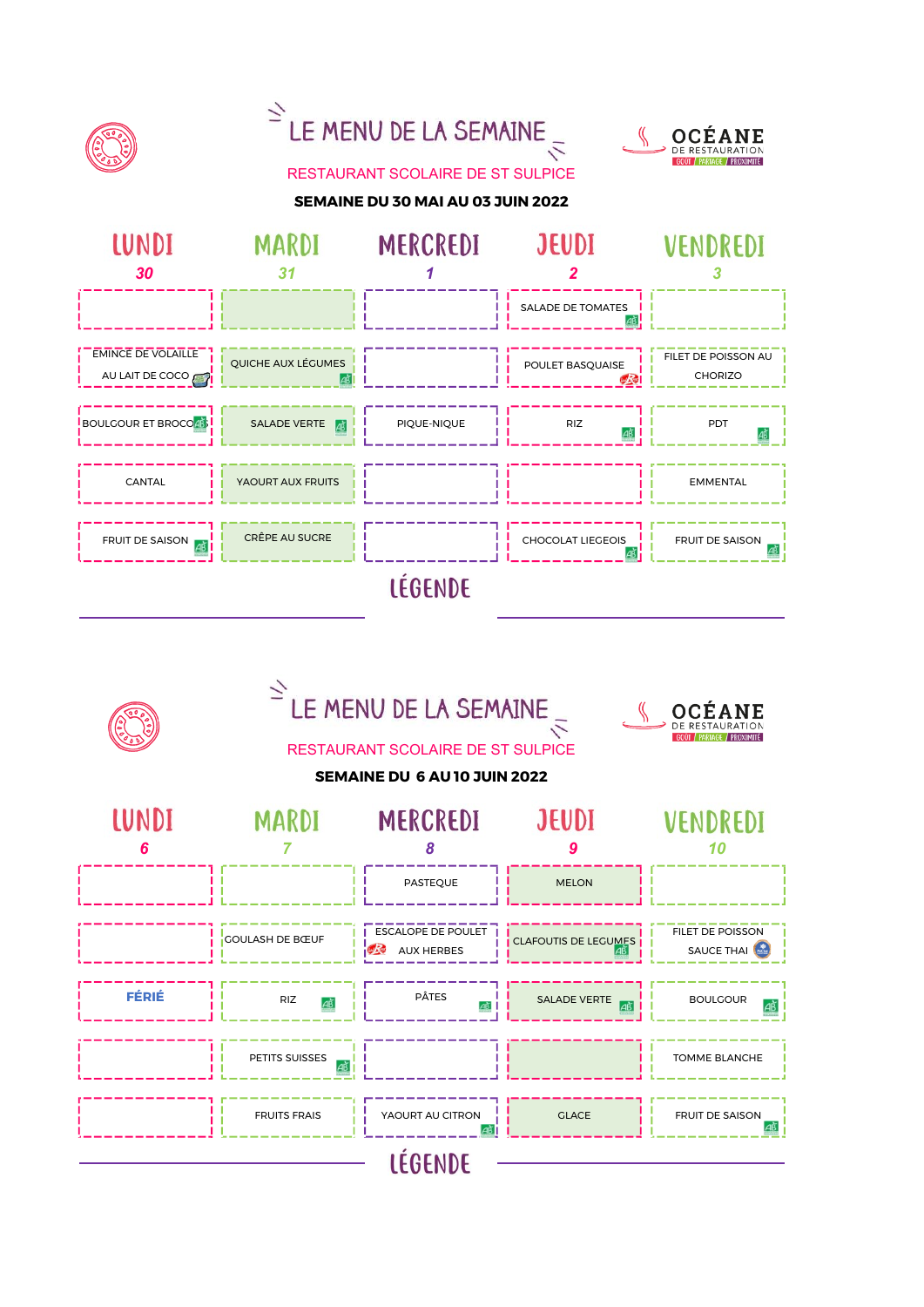

# $\leq$  LE MENU DE LA SEMAINE



#### RESTAURANT SCOLAIRE DE ST SULPICE

#### SEMAINE DU 13 AU 17 JUIN 2022